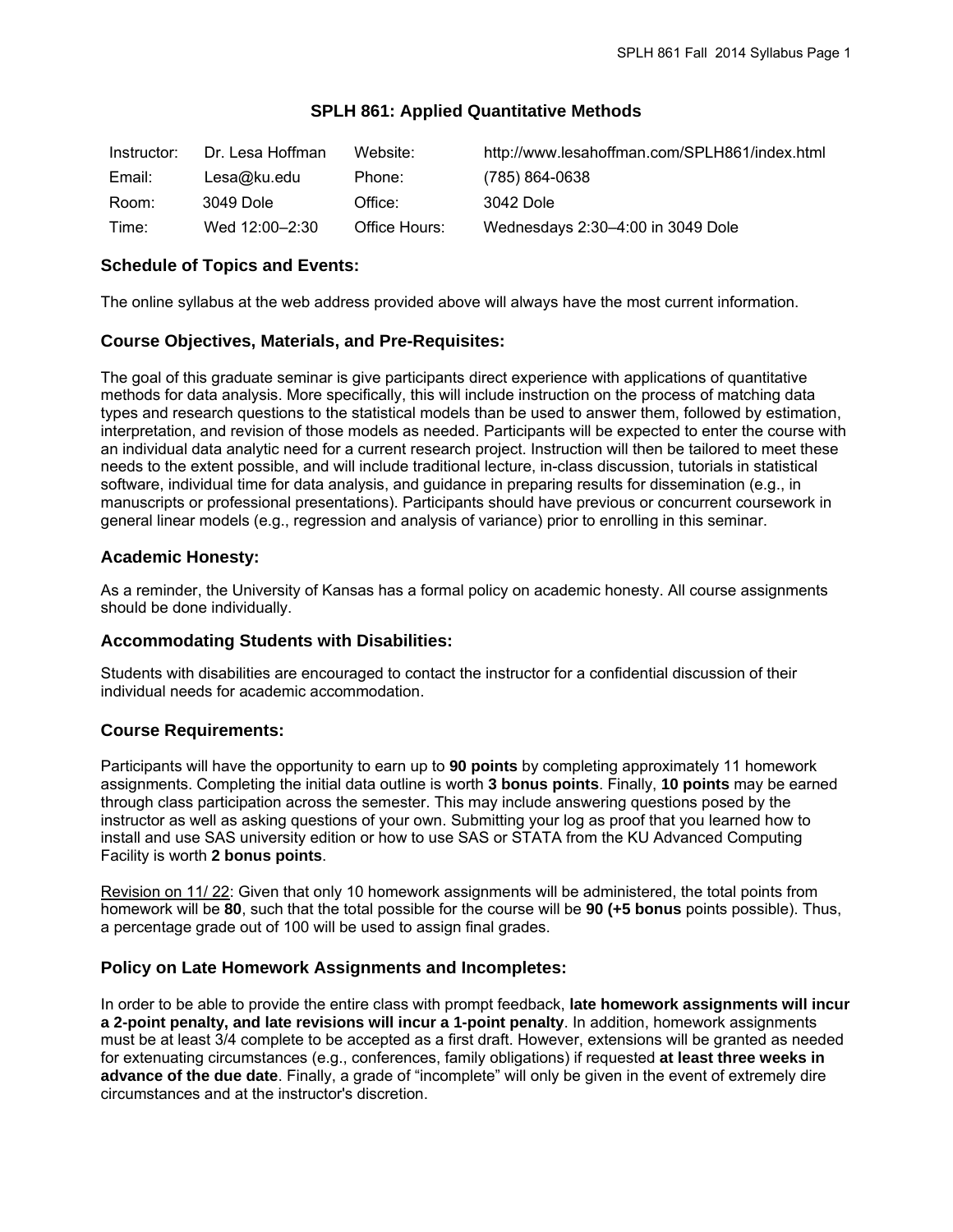# **Final grades will be determined by number of points earned out of 90 possible from homework and class participation:**

≥97 = A+, 93–96 = A, 90–92 = A-, 87–89 = B+, 83–86 = B, 80–82 = B−, < 80 = C or no pass (77–79 = C+, 73–76 = C, 70–72 = C−, 67–69 = D+, 63–66 = D, 60–62 = D−, < 60 = F)

## **Schedule of Events:**

| Week           | <b>Date</b> | <b>Course Materials</b>                                                                                                                                                  | <b>Readings</b>                                                      |
|----------------|-------------|--------------------------------------------------------------------------------------------------------------------------------------------------------------------------|----------------------------------------------------------------------|
| 1              | 8/27        | Discussion using your Data Analysis Outline                                                                                                                              |                                                                      |
|                | 8/29        | Completed data analysis outline due by 11:59 PM via email                                                                                                                |                                                                      |
| $\mathbf{2}$   | 9/3<br>9/5  | Lecture 1: A Re-Introduction to General Linear Models<br>Example 1: Practice with Main Effects in General Linear Models<br>NO HOMEWORK DUE                               | Hoffman (2014) ch. 2 sec. 1<br>Enders (2011) ch. 3 p. 57-71          |
|                |             |                                                                                                                                                                          |                                                                      |
| 3              | 9/10        | Lecture 2: Interactions among Continuous Predictors<br>Example 2: Practice with Interactions among Continuous Predictors                                                 | Hoffman (2014) ch. 2 sec. 2                                          |
|                | 9/12        | HW1 DUE BY 11:59 PM VIA BLACKBOARD                                                                                                                                       |                                                                      |
| 4              | 9/17        | Example 2, continued<br>Lecture 3: Interactions among Categorical Predictors<br>Example 3: Practice with Interactions among Categorical Predictors                       | Hoffman (2014) ch. 2 sec. 3-8                                        |
|                | 9/22        | HW2 DUE BY 11:59 PM VIA BLACKBOARD                                                                                                                                       |                                                                      |
| 5              | 9/24        | Lecture 4: "Other" Kinds of Effects in General Linear Models<br>Class discussion of own data for HW4                                                                     |                                                                      |
|                | 9/26        | HW3 DUE BY 11:59 PM VIA BLACKBOARD                                                                                                                                       |                                                                      |
| 6              | 10/1        | Lecture 5: Introduction to Multivariate and Repeated Measures Models<br>Example 5: Piecewise Effects of Age Younger and Older Adults in<br><b>Repeated Measures Data</b> | Hoffman ch. 3<br>Enders (2011) ch. 3 p. 71-85<br>Enders (2011) ch. 4 |
|                | 10/3        | HW4 ON OWN DATA DUE BY 11:59 PM VIA BLACKBOARD:                                                                                                                          |                                                                      |
| $\overline{7}$ | 10/8        | NO CLASS OR OFFICE HOURS                                                                                                                                                 |                                                                      |
|                | 10/10       | REVISIONS TO HW1, HW2, and HW3 BY 11:59 PM VIA<br><b>BLACKBOARD</b>                                                                                                      |                                                                      |
| 8              | 10/15       | Example 5, continued                                                                                                                                                     |                                                                      |
|                | 10/17       | NO HOMEWORK DUE                                                                                                                                                          |                                                                      |
| 9              | 10/22       | Lecture 6: Introduction to Crossed Random Effects Models<br>Example 6: Crossed Random Effects Models for Trials nested within<br>Subjects and Items                      | Hoffman (2014) ch. 12                                                |
|                | 10/24       | REVISIONS TO HW4 DUE BY 11:59 PM VIA BLACKBOARD                                                                                                                          |                                                                      |
| 10             | 10/29       | Lecture 7: Introduction to Clustered Data Models<br>Example 7: Two-Level Clustered Data Example:<br><b>Students within Schools</b>                                       | Raudenbush & Bryk (2002)<br>ch. 4-5                                  |
|                | 10/31       | HW5 DUE BY 11:59 PM VIA BLACKBOARD                                                                                                                                       |                                                                      |